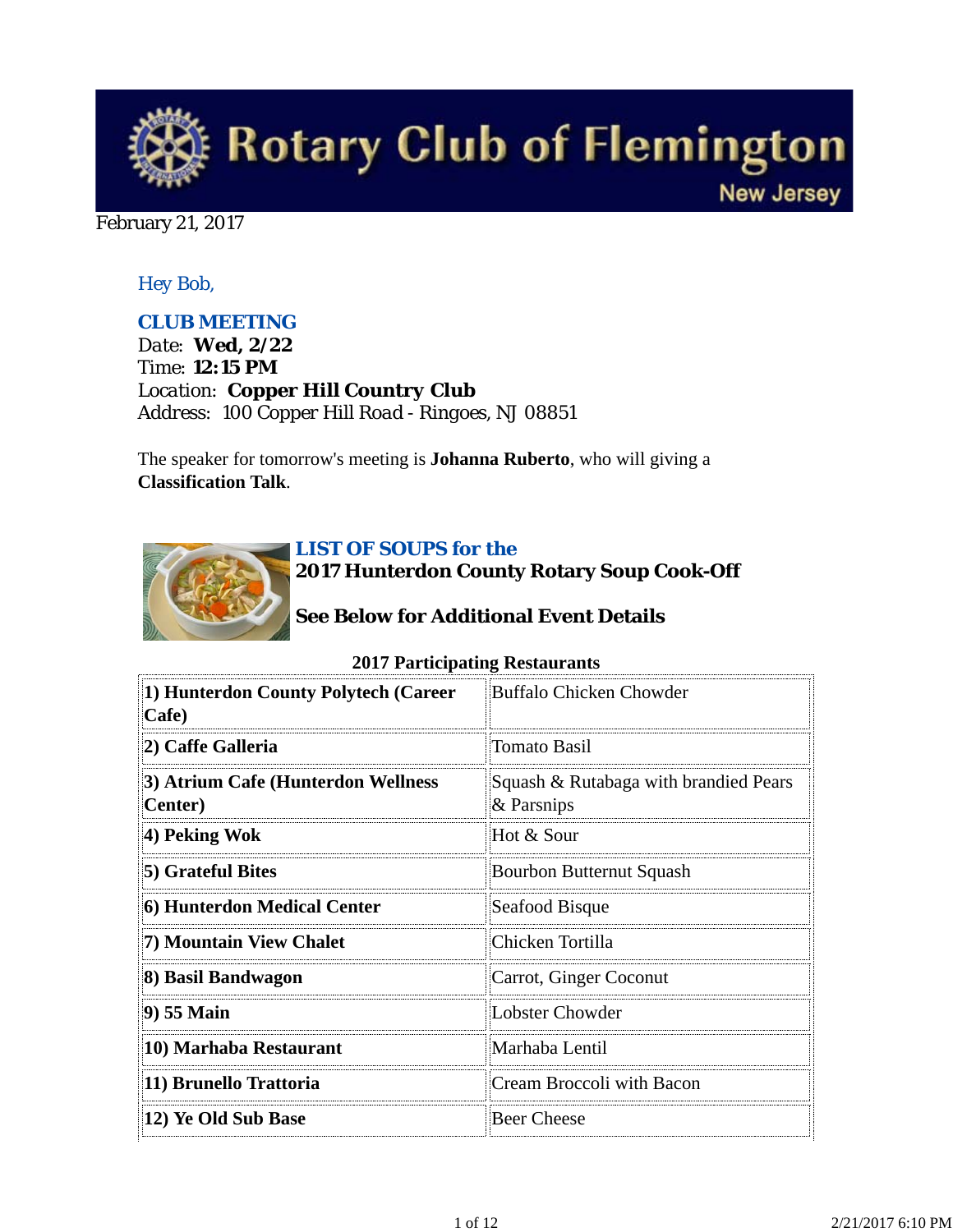| 13) Cajun Dragon Catering                                          | <b>Butternut Pear Curried Bisque</b> |  |
|--------------------------------------------------------------------|--------------------------------------|--|
| $\parallel$ 14) Jakes Restaurant & Bar                             | Split Pea with Smoked Ham            |  |
| 15) Cocoa Loew Co Catering                                         | Matzah Ball                          |  |
| $\left\ 16\right)$ Dockside Market & Grill                         | Thai Lentil                          |  |
| $\left\vert \left\vert \mathbf{17}\right\rangle \mathbf{f}$ reshii | Spicy Lemongrass                     |  |
| $\left\ 18\right\rangle$ The Ship Inn                              | Curried Cauliflower                  |  |



## *10th Annual HUNTERDON COUNTY ROTARY SOUP COOK-OFF* **Monday, February 27, 2017 5:00 to 7:00pm** H.C.R.H.S. Commons 29 Junction Road - Flemington, NJ

Hundreds of soup lovers countywide will attend the event at Hunterdon Regional High School Commons on Monday, February 27, 2017.

An **admission fee and a food donation to the Food Pantry** entitles you to enjoy sample-size cups of any and all entered soups, plus the opportunity to vote for your favorite. At the end of the evening, two trophies will be awarded, one for PEOPLE'S CHOICE and one for JUDGE'S CHOICE and each champion will have the honor of displaying the coveted SOUPER BOWL TROPHIES in their restaurant for the year. An additional award will be presented for the BEST VISUAL PRESENTATION so be creative in your table presentation. **Click Here** to visit the website for more information.

## **Admission Cost**:

- *Ages 9 & Up*: **\$15 per person** + a **can of food** to donate to the local food pantries.
- *Ages 5 to 8*: **\$5 per person** + a **can of food**.
- *Ages 4 & Younger*: **Free**.

**CLICK HERE** to download a copy of the **Restaurant Registration Form**.

### **RESTAURANT ENTRY DEADLINE IS Early February 2017**

A limit of 20 participating restaurants will be accepted on a first-come, first-served basis. One soup entry per restaurant.

## **YOUR PARTICIPATION HELPS FIGHT HUNGER IN HUNTERDON!!!**

All net event proceeds will be donated to the Food Pantries of Hunterdon County. The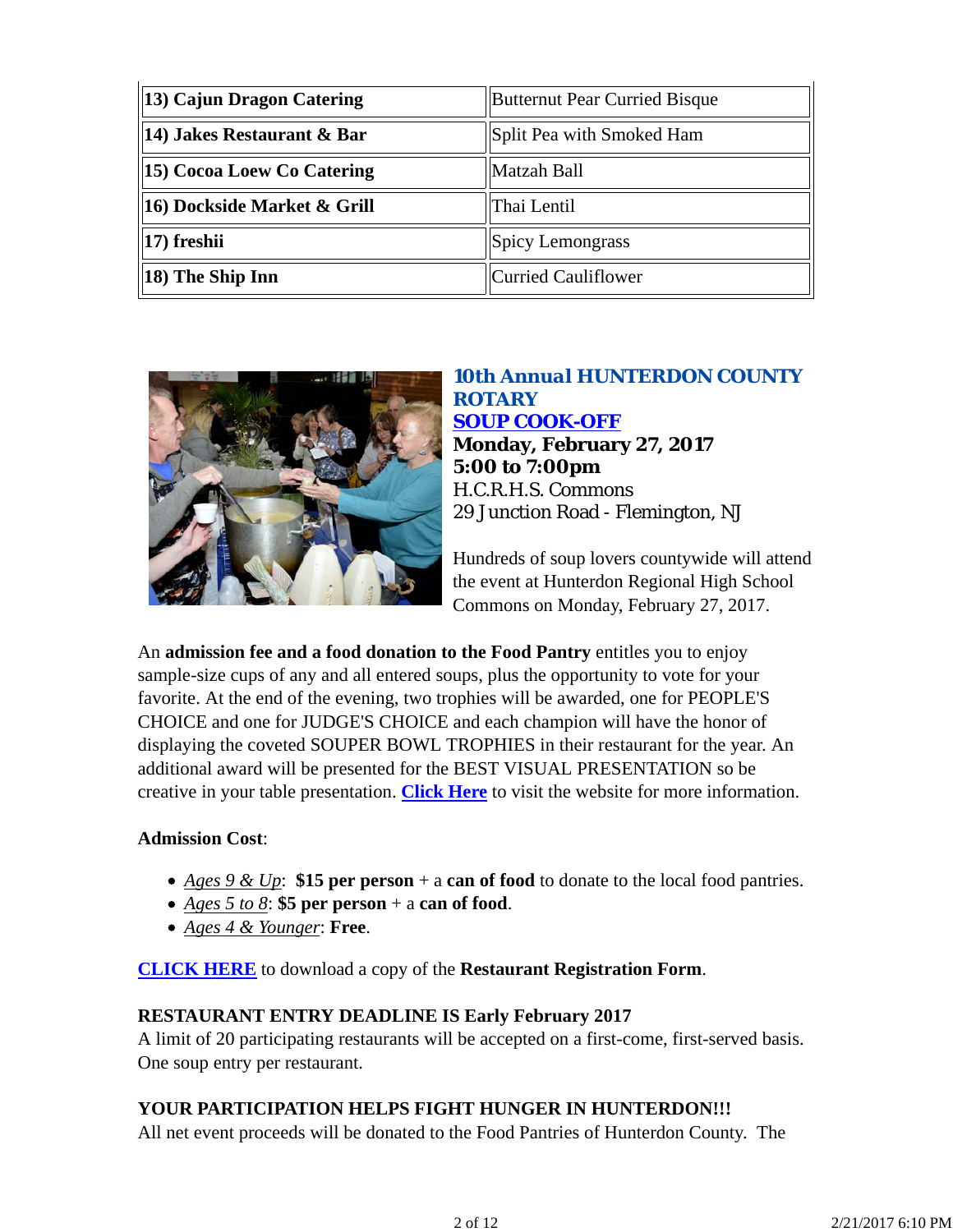following are the Food Banks supported:

- **Delaware Valley Interfaith Council**
- **Fisherman's Mark**
- **Flemington Area Food Pantry**
- **North Hunterdon Food Pantry**
- **Open Cupboard Food Pantry**
- **Starfish Food Pantry**

### **Joint Effort by the Hunterdon County Rotary Clubs**

This event is organized and run as a joint effort by the Rotary Clubs of Flemington, Clinton Sunrise, North Hunterdon, Lambertville-New Hope, Whitehouse and the Hunterdon Horizon eClub. We are service clubs dedicated to helping people in our community and throughout the world. The event is held at the end of February in recognition of Rotary International's Anniversary, which had it's very first meeting on February 23, 1905 in Room 711 of the Unity Building in Chicago as convened by Rotary founder Paul P. Harris

Questions? Contact Event Chair, **Mick Schaible** with any questions or comments. He can be reached at **(609)460-4530** or by email at **Soup@FlemingtonRotaryNJ.org**.

## *Three (3) Potential New Members*

The Board and Membership Committee have approved three (3) potential candidates for membership in the Rotary Club of Flemington. President D.J. announced this information at the 2/15 club meeting. Members have until the end of business on Wed, 2/22 to submit a written objection to any member of the board. If no objections are received, the proposed members will be eligible for membership and will have their Orientation meeting scheduled. The following are the proposed members:

## *PROPOSED NEW MEMBER* **Linda King**

The Membership Committee and Board have approved **Linda King** for potential membership in the Rotary Club of Flemington. Linda is a prior member of the Lambertville-New Hope Rotary Club and is looking to join the Flemington Rotary Club. Linda has been proposed by D.J. Wright and has attended many of our club meetings. She would have the proposed classification of "**Grant Writing**". She has served as President-Elect, President and Community Service Chair in the Lambertville-New Hope Club. She also judged the Skills USA Entrepreneurship competition for two years. She resides here in Flemington, NJ. She has her own grant writing business called LJK Grant Consulting.

## *PROPOSED NEW MEMBER*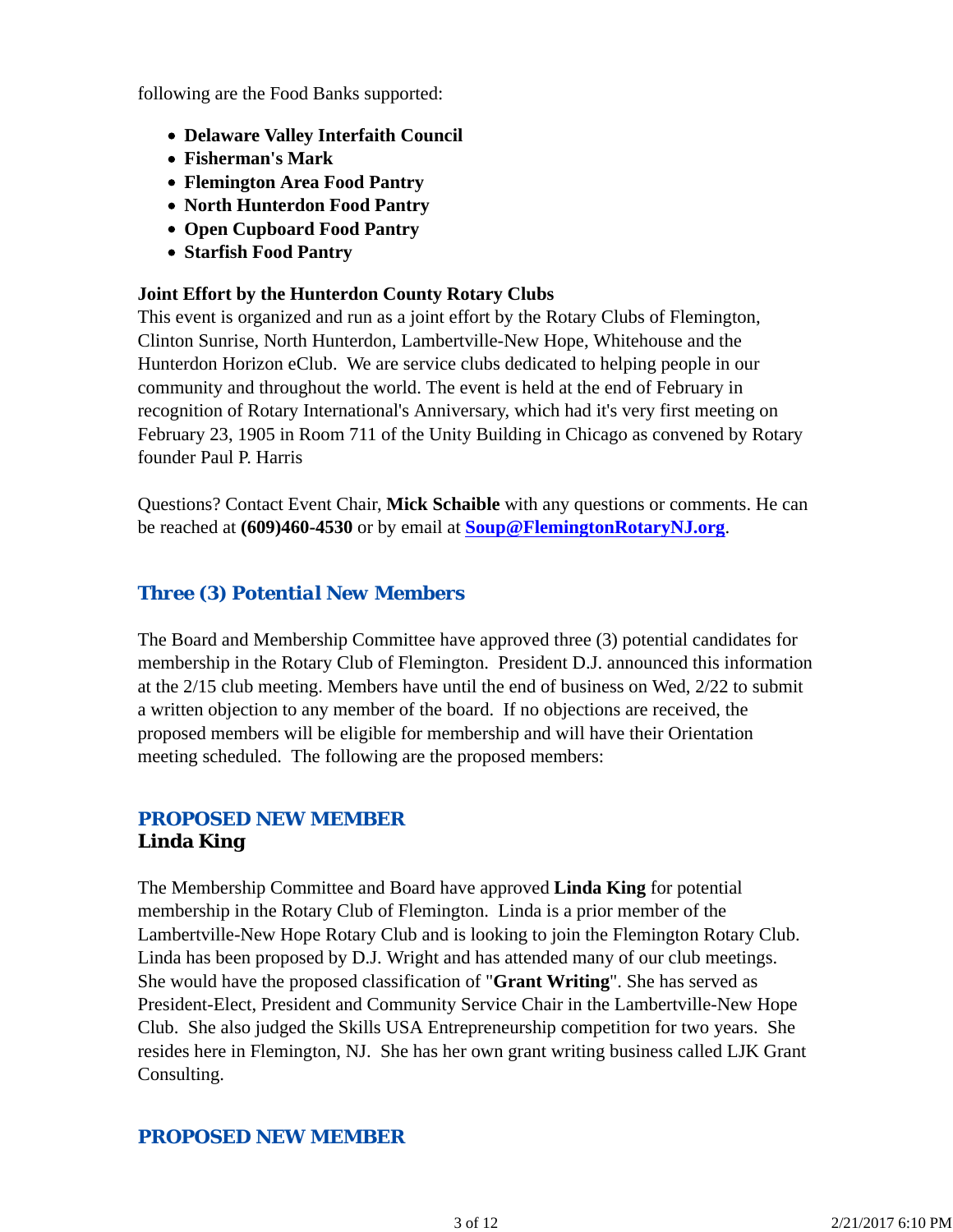## **Frederic D. Hyatt "Fred"**

The Membership Committee and Board have approved **Fred Hyatt** for potential membership in the Rotary Club of Flemington. Fred is a prior member of the Stratford Connecticut Rotary Club, having been a member there from 2005-2016. He has recently moved here to Flemington and is looking to transfer his membership to the Flemington Rotary Club. Fred has been proposed by Joe Ziegler and has attended several of our club meetings. He would have the proposed classification of "**Retired - Aerospace**". Prior to retiring, Fred was the Joint Program Director for Allied Signal. Fred has served as President of the Connecticut Air & Space Center as well as President of the National Defense Industrial Association.

## *PROPOSED NEW MEMBER* **Kyle Fogarty**

The Membership Committee and Board have approved **Kyle Fogarty** for potential membership in the Rotary Club of Flemington. Kyle has been proposed by Bob Newland and has attended several of our club meetings. He would have the proposed classification of "**Financial Advisor**". Kyle is a Financial Advisor for Edward Jones Investments located here in Flemington, NJ. He lives in Stockton, NJ.

## *DACdb University: Grants ModuleTraining Part 1*

## **Discover how to submit an application in this FREE DACdb University session!**

Please join us on Thursday, Feb 23, 2017 3:00 PM - 4:00 PM MST for a FREE DACdb University Session on the premium module, Grants. To register on DACdb click here: **http://www.IsMyRotaryClub.org/Register /index.cfm?EventID=77322009**

-or-

- 1. Login to DACdb at www.dacdb.com
- 2. Click on the Calendar Tab (or NC for the new calendar)
- 3. Select the DACdb University Training: Grants Module Training Part 1
- 4. Click Register Now

To sign into the GoToMeeting:

1. Click on the link below at the scheduled time to join the meeting. https://global.gotomeeting.com/join/215389085

You can also dial in using your phone.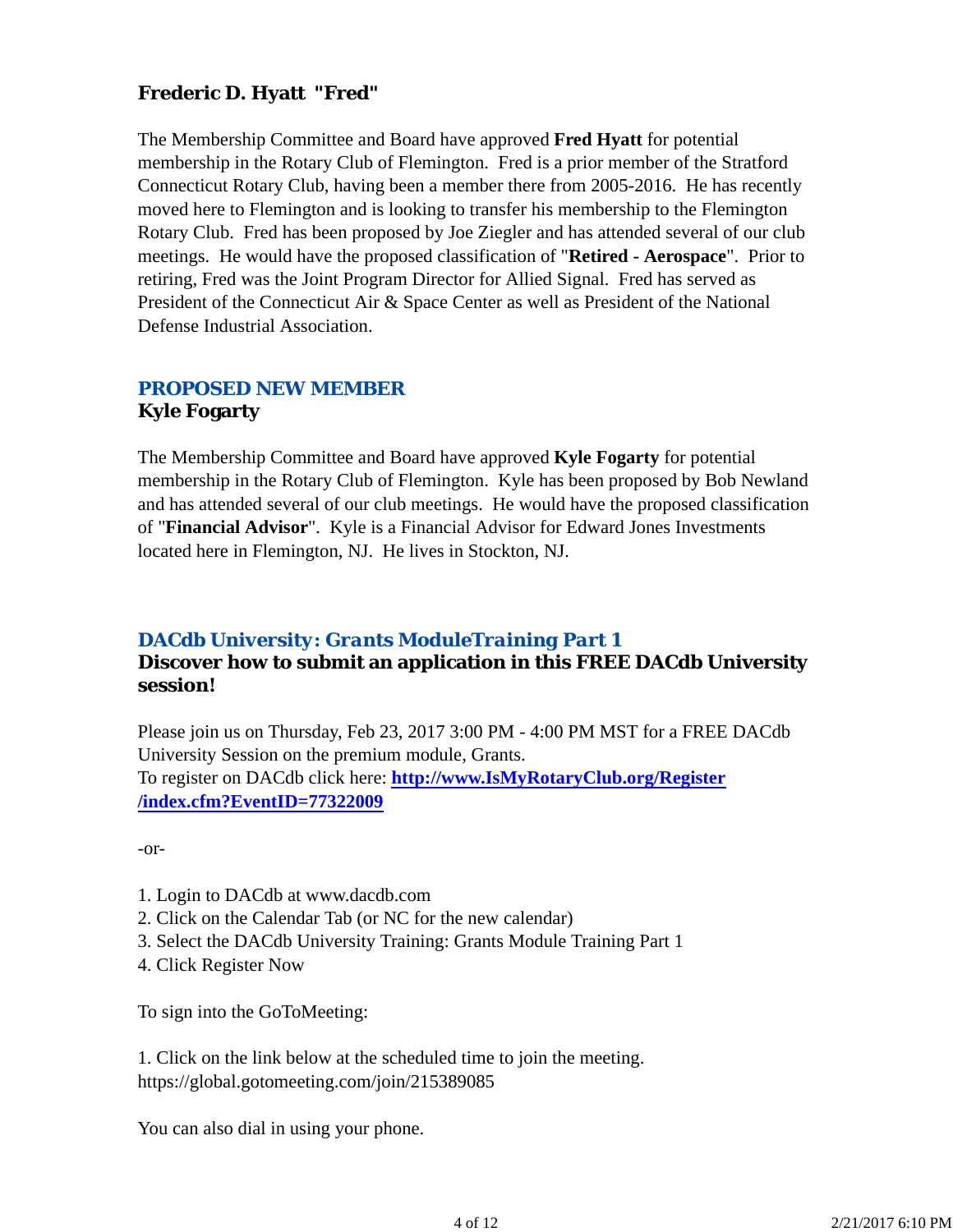United States: +1 (571) 317-3122 Access Code: 215-389-085

First GoToMeeting? Try a test session: http://help.citrix.com/getready

\*Event Start Time: Please note time zones!

 2:00 PM Pacific Time 3:00 PM Mountain Time 4:00 PM Central Time 5:00 PM Eastern Time

\*Please click on the link below to complete a survey after you have attended this session:

DACdb University User Satisfaction Survey- Grants Module Training Part 1 https://www.surveymonkey.com/r/N7SJSXH

## *Flemington Rotary Leadership Positions Sought* **From President D.J.**

President D.J. shared that the Rotary Club of Flemington is actively seeking someone interested in serving in leadership positions in the upcoming Rotary year. Please contact President D.J. for more information! **Click Here** to generate an email to D.J.

## *The Rotary Club of New Brunswick presents RAGS TO RUNWAY - Fashion Show* **Thursday, March 2, 2017 from 6-9 PM**

The Rotary Club of New Brunswick has organized a new event to raise funds for their Club Foundation (to help various local projects) and for Prevent Child Abuse organization of New Jersey.

On **Thursday, March 2, 2017**, Student teams in Fashion/ Costume Design programs in High Schools and Colleges will compete in a unique fashion show. Students will create designs from materials purchased at local thrift shops. Professional designers will be the judges at this event. The event will also have catered food by area restaurants and there will be music and other entertainment in between the fashion show segments.

The event is being held at The George Street Playhouse, 9 Livingston Avenue, New Brunswick from 6 PM to 9 PM.

**Click Here** to view their website for additional information and to purchase tickets.

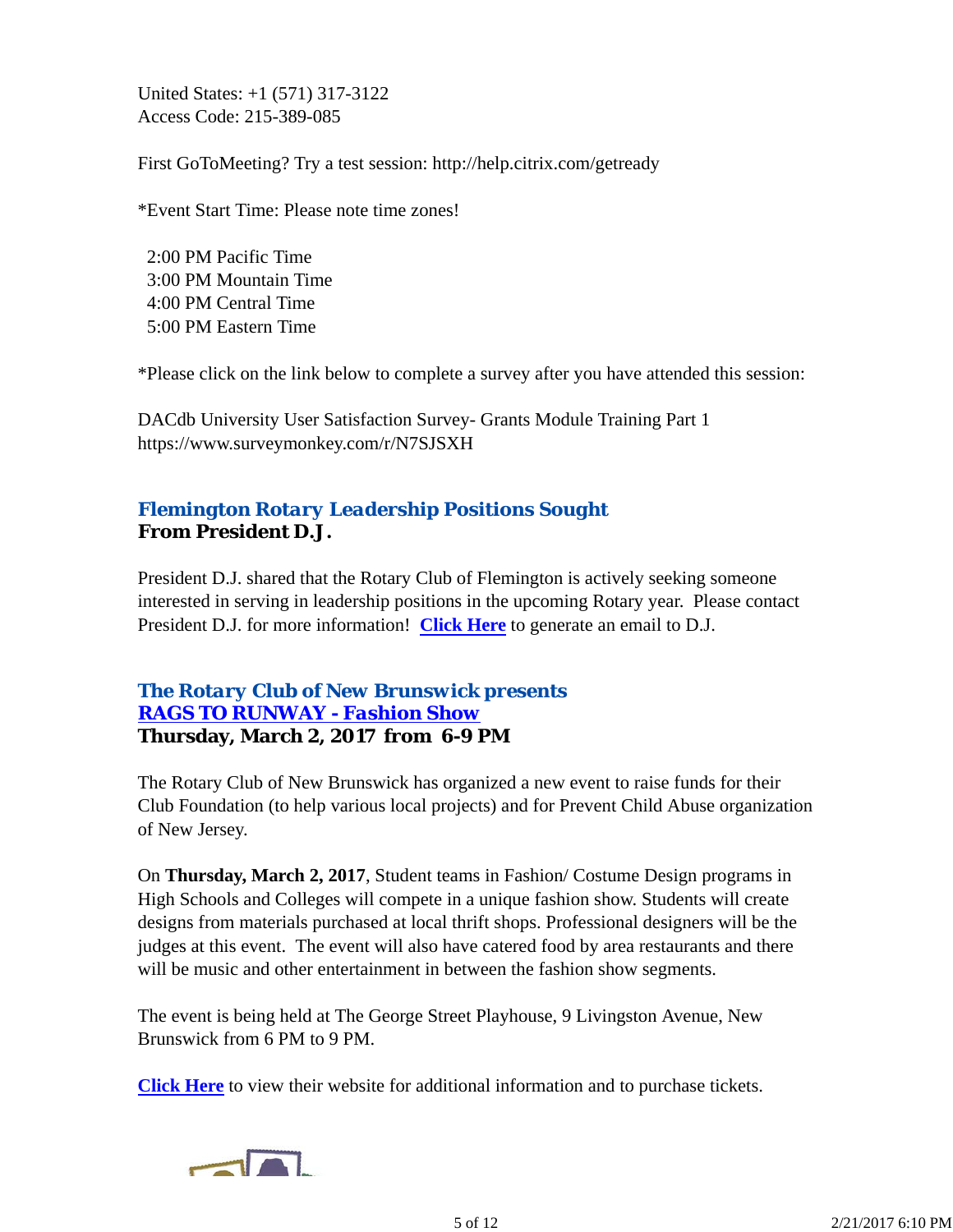

## *The Flemington Rotary MEMBER DIRECTORY Is Updated on the Website*

A PDF copy of the Club Directory kept on the club website, located on the password protected "**Members Only**" page. To access this, simply goto

**www.FlemingtonRotaryNJ.org** and click on "Members Only" in the upper left. The page is password protected. If you do not have the password, simply email us and request it.

If you see any updates that need to be made (a change of address, email, phone number, something is not listed correctly, etc.), please email Sandy Clark and request any changes to be made. **Click Here** to generate an email to Sandy.



## *SPEAKERS & PROGRAMS BEING SOUGHT*

Mick Schaible is looking for some ideas for upcoming meeting programs and speakers. If you have any leads, please pass them onto Mick, who will follow-up to schedule the speaker.

**Click here** to generate an email directly to Mick.



## *HUNTERDON COUNTY CHAMBER OF COMMERCE*

As you know, the Rotary Club of Flemington is a member of the H.C. Chamber of Commerce. This enables all Rotarians the ability to attend a Chamber function as a "member". If someone asks you what your business is, you would explain that you are a member representing the Rotary Club of Flemington. **Click Here** to visit the Chamber website for a listing of upcoming events.

## *ROTARY DISTRICT 7510 NEWS*

**Click Here** to read the current news from our Rotary District 7510.

## *UPCOMING DATES TO NOTE:*

Wed, 2/22: Johanna Ruberto - Classification Talk

Wed, 3/1: Allan Vera: Classification Talk. Also, Soup Cook-Off follow-up. Wed, 3/8: Leslie Gabel, Co-Executive Director of Hunterdon Prevention Resources: Illicit Drugs in Hunterdon County. Wed, 3/15: Tom Heard, Rebecca Lucas and Marco DiMarcello from H.C.R.H.S.: The Big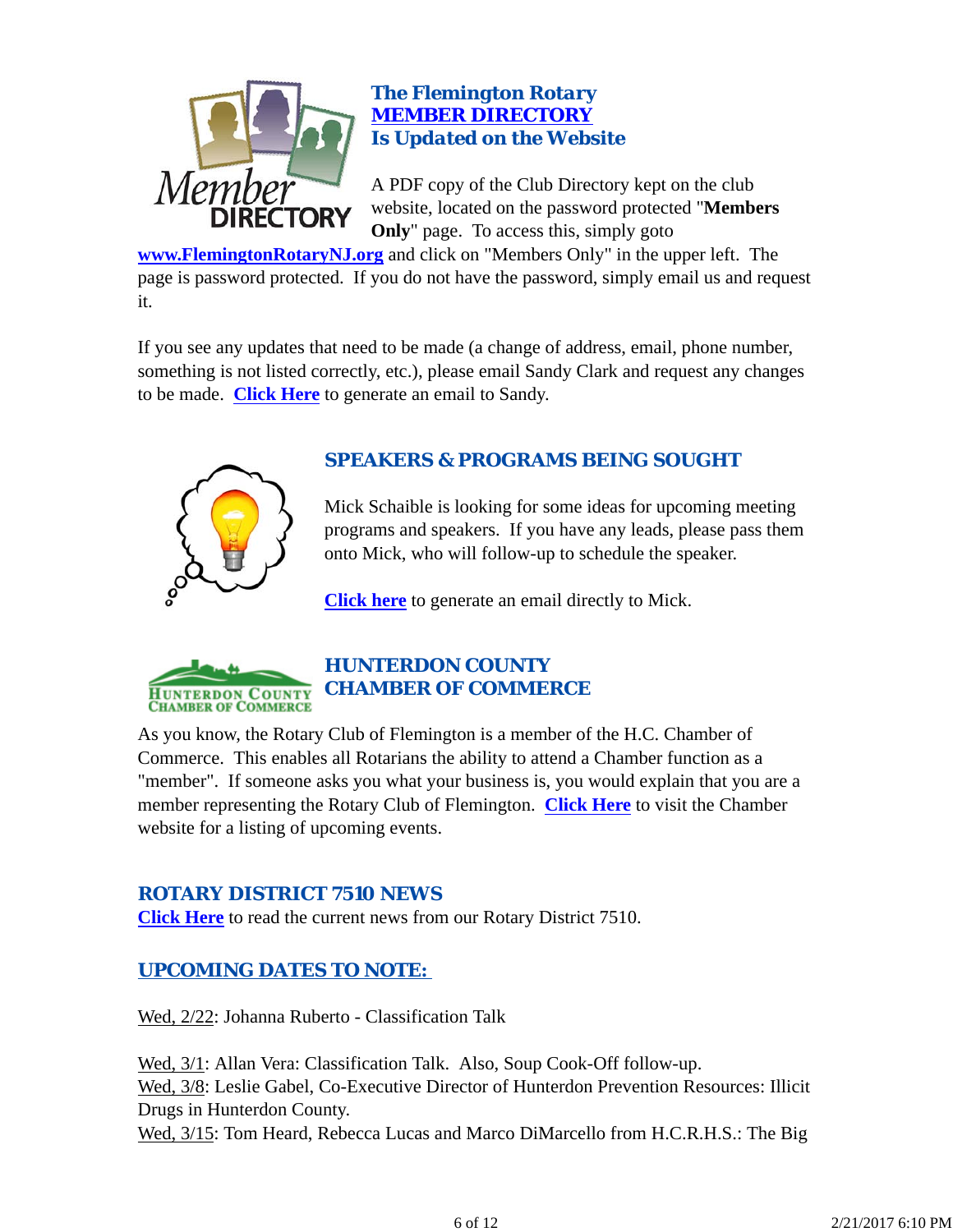History. Wed, 3/22: TBA. Wed, 3/29: TBA.

Wed, 4/5: TBA.

Wed, 4/12: John Casey (Retired) - Armed Forces Heritage Museum Liaison Officer - Mr. Casey is working with the NJ Historical Association in the development of a museum to honor our country's military.

Wed, 4/19: TBA.

Wed, 4/26: Student Fiddlers from the Hunterdon Central Regional High School.

Wed, 5/03: TBA. Wed, 5/10: TBA. Wed, 5/17: TBA. Wed, 5/24: TBA. Wed, 5/31: H.C.R.H.S. Madrigal Girls Chorus.

**Next RCOF Board Meeting**: To Be Announced. (Held bi-monthly). **Next Membership Meeting**: Wed, 3/8/2017 at 1:30 PM (Usually the 2nd Wed).

#### **Upcoming RCOF Club Events, Fundraisers, Fellowship Events, Etc**.:

Mon, 2/27/17: 10th Annual Hunterdon County Rotary Soup Cook-Off TBA: Bark In The Park (Dog Walk) TBA: Pedals for Progress Bicycle Collection

### **Rotary District 7510 Events & Functions:**

3/2/17: President-Elect Training Seminar (PETS 1) 3/23 to 3/25/17: President-Elect Training Seminar (PETS 2) 5/5 to 5/7/17: District Conference at the Shawnee Inn 5/15/17: District Assembly 6/10 to 6/14/17: Rotary International Convention in Atlanta, Georgia 6/29/17: District Changing of the Guard

### *COMMITTEE LIST:*

**Click Here** to download the listing of all current Club Committee's and its members.

### *"MEMBERS ONLY" WEBSITE:*

### **Click Here for the Members Only section of the website to find:**

1) The "Membership Proposal Form" to propose a new member.

- 2) New Member Information.
- 3) An Online Copy of the Club Membership Directory.
- 4) A Link to All Photos Albums of the Club.

### *ROTARY WEBSITE LINKS:*

Rotary International: **www.Rotary.org**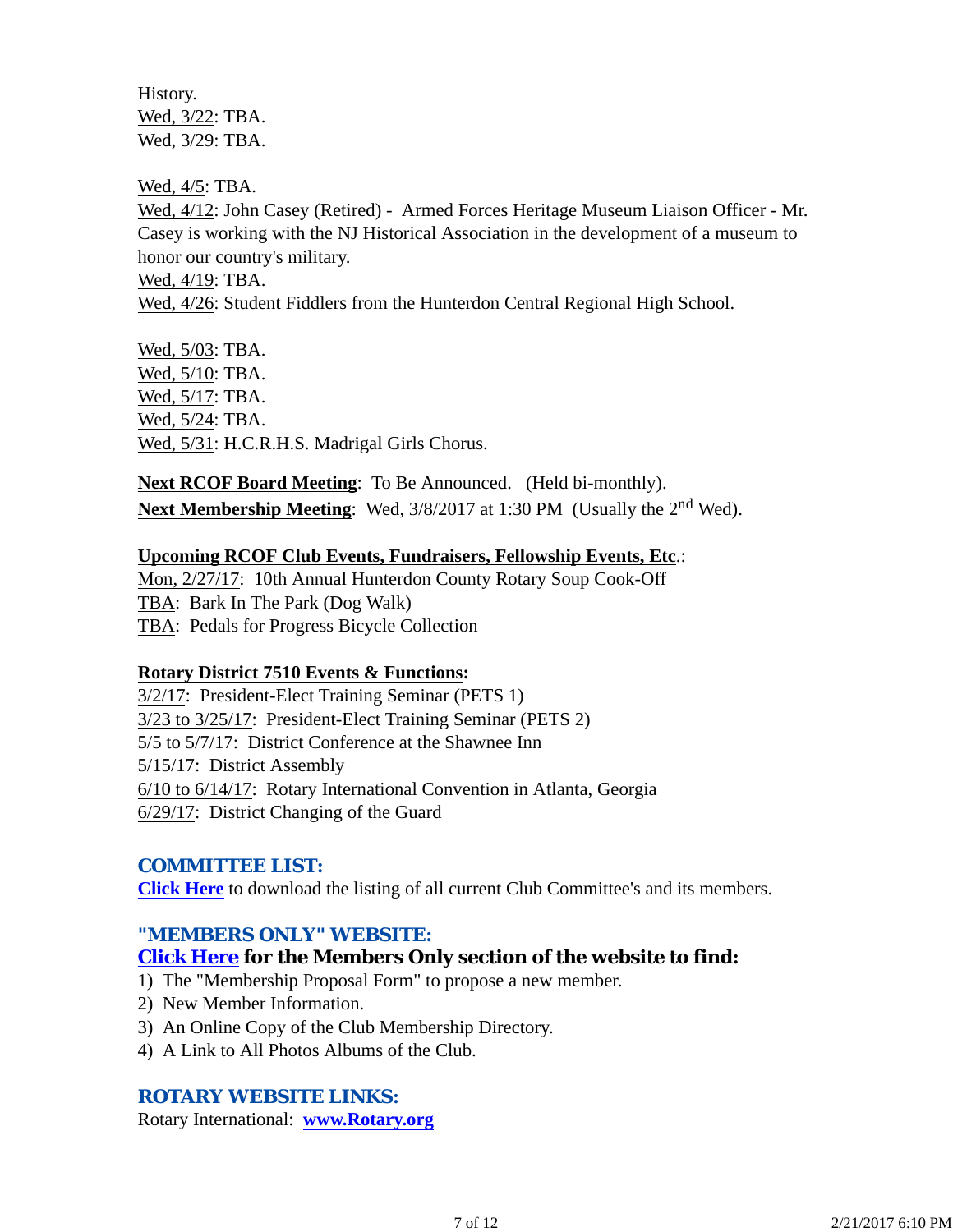Rotary District 7510: **www.RotaryNJ.org**

## *NEARBY ROTARY CLUB MEETINGS:*

As A Rotarian, you are Welcome to attend a Rotary Club meeting anywhere in the world. Click here for the Rotary Club Locator App. Or see below for some local meetings:

#### Mondays

**Lambertville/New Hope** (6:30 pm) - Lambertville Station Restaurant; 11 Bridge Street, Lambertville NJ 08530

**Piscataway** (12:15 pm) - Radisson Hotel; 21 Kingsbridge Road, Piscataway, NJ 08854

### Tuesdays

**Whitehouse** (12:15 pm) - Max's 22; 456 Route 22 West, Whitehouse Station, NJ 08889 **Princeton** (12:15 pm) - The Nassau Club; 6 Mercer Street, Princeton, NJ 08540 **Bridgewater-Bound Brook** (12:15 pm) - Arbor Glenn; 100 Monroe St, Bridgewater 08807

#### Wednesdays

**Branchburg Township** (7:30 am): Stoney Brook Grille; 1285 Route 28, North Branch, NJ 08876

**Flemington** (12:15pm): Copper Hill Country Club; 100 Copper Hill Road, Ringoes, NJ 08851

**Hillsborough Township** (6:15 pm): Pheasant's Landing; 311 Amwell Road (Rt. 514), Hillsborough, NJ 08844

#### Thursdays

**Clinton Sunrise** (7:30 am): Clinton Fire Department; New Street, Clinton, NJ 08809 **Somerville/Bridgewater** (12:15 pm): Bridgewater Manor; 1251 US Highway 202/206, Bridgewater, NJ 08807

**Trenton** (12:15 pm): Freddie's Tavern; 12 Railroad Avenue, West Trenton, NJ 08628

### Fridays

**North Hunterdon** (12:15 pm): Beaver Brook County Club; 25 County Club Drive, Annandale, NJ 08801

**Princeton Corridor** (12:15pm): Hyatt Regency; 102 Carnegie Center, Rt. 1 North, Princeton, NJ 08540

### eClub

**Rotary eClub of Hunterdon Horizon**: View website for meetings or online makeups.

## RI President's Call for Action in **2016-2017**: **"Rotary Serving Humanity"**

## **Rotary Club of Flemington - Our 93rd Year**

Founded October 3, 1923 \* Charter #1529 \* District 7510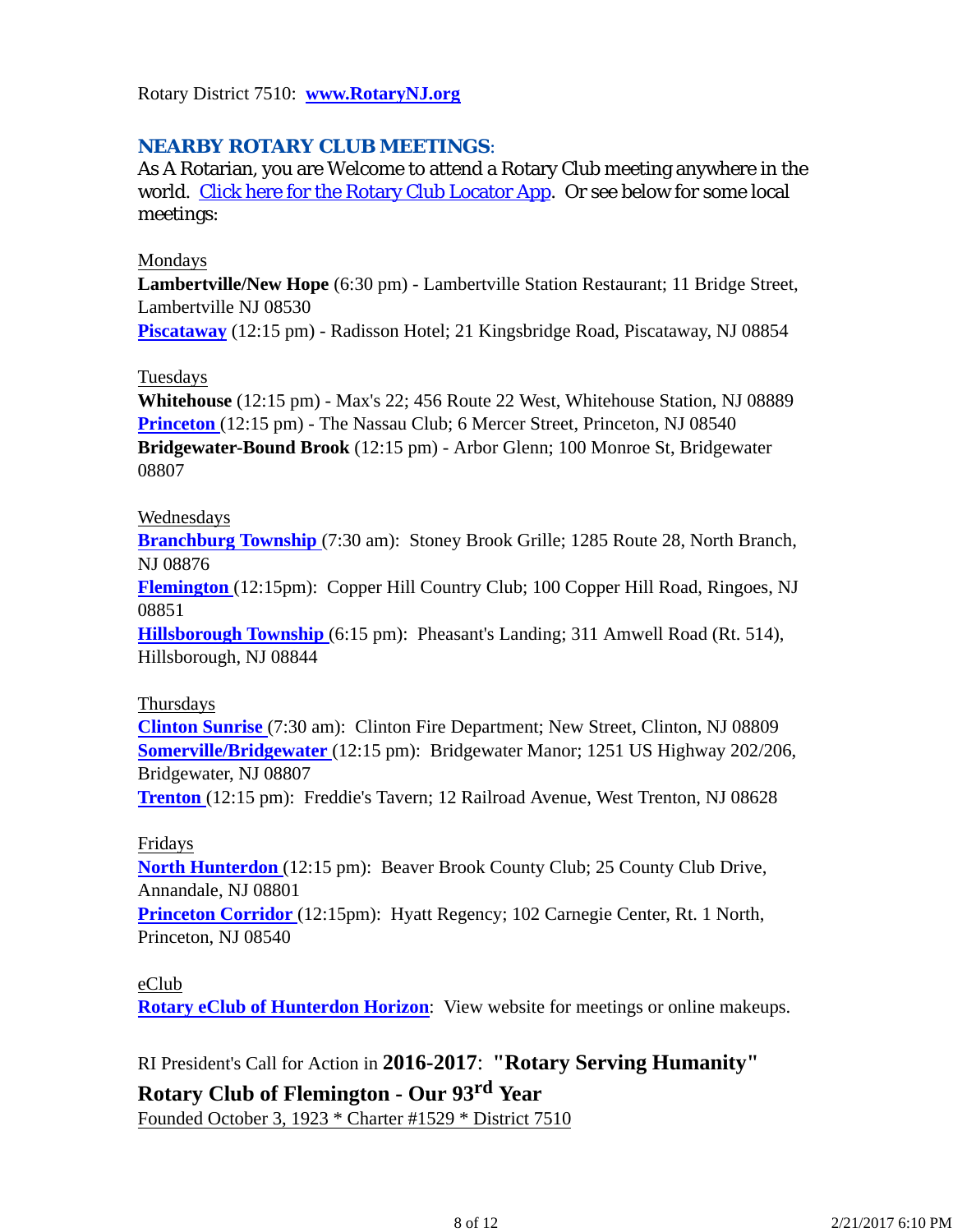| Club President                                             | <b>Daniel James "D.J." Wright</b>                 |  |  |
|------------------------------------------------------------|---------------------------------------------------|--|--|
| President-Elect                                            | <b>Kim Metz</b>                                   |  |  |
| Secretary                                                  | <b>Karen Widico</b>                               |  |  |
| Treasurer, General                                         | <b>Bob Newland</b>                                |  |  |
| Treasurer, Lunch                                           | <b>Michael Goodwin</b>                            |  |  |
| <b>Board Member</b>                                        | Mick Schaible (immediate Past-President)          |  |  |
| <b>Board Member</b>                                        | <b>Sandy Clark</b>                                |  |  |
| <b>Board Member</b>                                        | <b>Joe Ziegler</b>                                |  |  |
| Sergeant-at-Arms                                           | <b>Ken Skowronek</b>                              |  |  |
| R.I. President                                             | <b>John F. Germ</b> (Chattanooga, Tennessee, USA) |  |  |
| District Governor (DG)                                     | <b>Charles Minton</b> (Union, NJ)                 |  |  |
| District Governor Elect (DGE)                              | <b>Bob Zeglarski</b> (Roselle-Rosselle Park)      |  |  |
| District Governor Nomimee (DGN)                            | <b>John Shockley</b> (Hillsborough)               |  |  |
| <b>Assistant District Governor (ADG)</b>                   | <b>Albert Varga</b> (Lambertville-New Hope)       |  |  |
| Club Meetings: Wednesday 12:15 nm Conner Hill Country Club |                                                   |  |  |

Club Meetings: **Wednesday, 12:15 pm, Copper Hill Country Club** 100 Copper Hill Road, Ringoes 08551



*MISSION STATEMENT*: The mission of Rotary International is to assist and guide Rotarians and Rotary clubs to accomplish the Object of Rotary to ensure Rotary's continuing relevance and to help build a better world, emphasizing service activities by individuals and groups that enhance the quality of life and human dignity, encouraging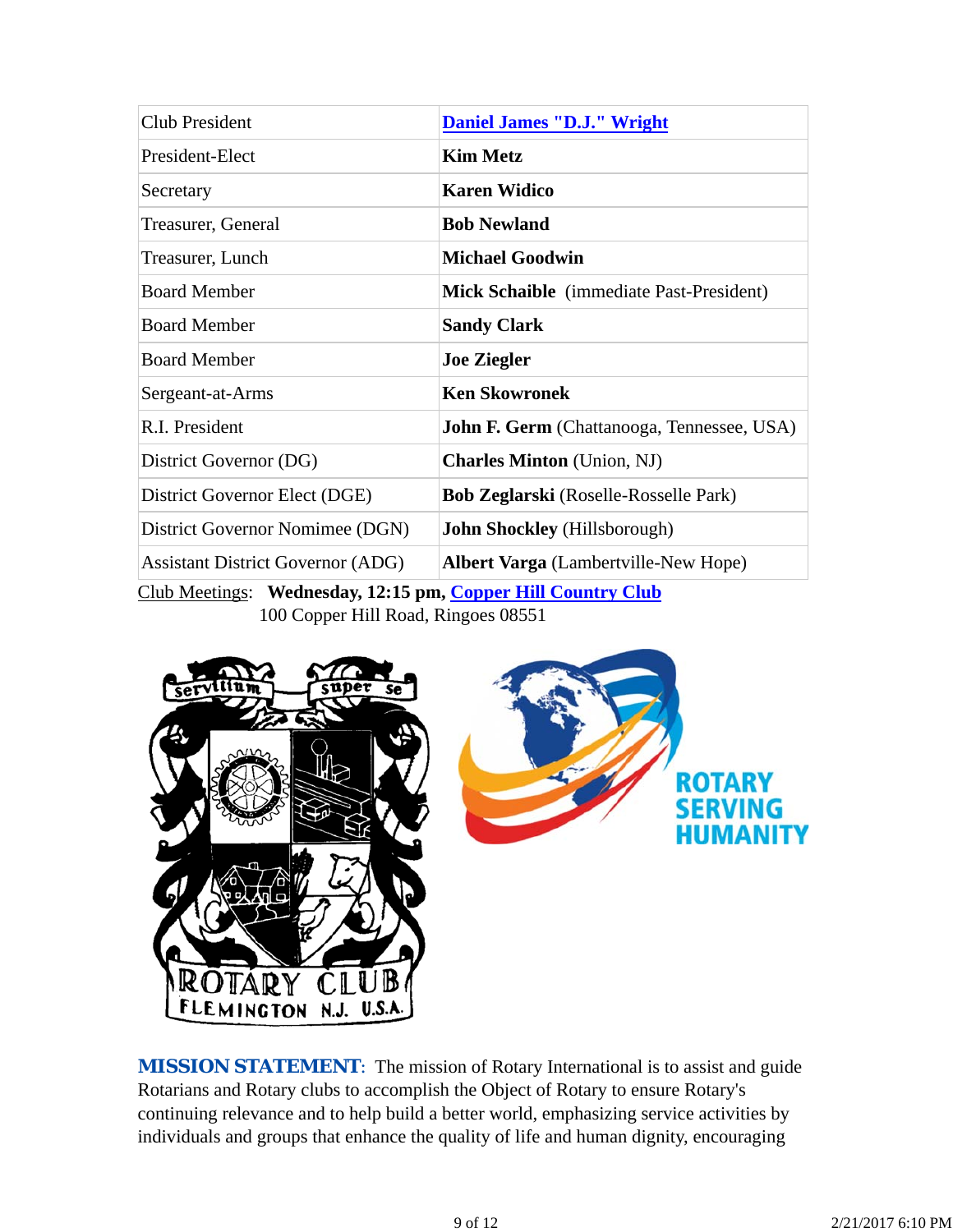high ethical standards, and creating greater understanding among all people to advance the search for peace in the world.

**THE OBJECT OF ROTARY:** The object of Rotary is to encourage and foster the ideal of service as a basis of worthy enterprise and, in particular, to encourage and foster:

**1st**: The development of acquaintance as an opportunity for service;

**2nd**: High ethical standards in business and professions, the recognition of the worthiness of all useful occupations, and the dignifying of each Rotarian's occupation as an opportunity to serve society;

**3rd**: The application of the ideal of service in each Rotarian's personal, business and community life;

**4th**: The advancement of international understanding, goodwill, and peace through a world fellowship of business and professional persons united in the ideal of service.

## **THE 4-WAY TEST:** "Of the things we think, say or do:

- **1st**: Is it the Truth?
- 2<sup>nd</sup>: Is it Fair to all concerned?
- **3rd**: Will it build goodwill and better friendships?
- **4th**: Will it be beneficial to all concerned?"

### *ROTARY's AVENUE'S OF SERVICE*:

**1)** Through **Club Service**, we have fun, build lasting friendships, and make sure that our club runs well.

**2)** Through **Vocational Service**, we volunteer our professional skills to serve others and promote integrity in everything we do.

**3)** Through **Community Service**, we address local needs and work with our community to bring lasting improvements.

**4)** Through **International Service**, we meet humanitarian needs around the globe and promote world understanding and peace.

**5)** Through **Youth Service**, we work with young people to help them become the next generation of leaders, visionaries, and peacemakers.

# **2016-2017 CLUB MEMBER ROSTER Rotary Club of Flemington, NJ**

Current Number of Members: 38

| <b>Rotarian</b>             | <b>Member Since</b> | <b>Classification</b>           |
|-----------------------------|---------------------|---------------------------------|
| Black, Bruce B.             | 2007                | <b>Health and Fitness</b>       |
| Bohler, Herbert C. (Herb)   | 1977                | <b>Specialty Advertising</b>    |
| <b>Boynton, Adam</b>        | 2016                | <b>Church / Social Services</b> |
| Chittenden, Robert L. (Bob) | 2003                | M.E.F.P. Consulting Engineering |
| Clark, Arthur L. (Sandy)    | 1987                | Printing                        |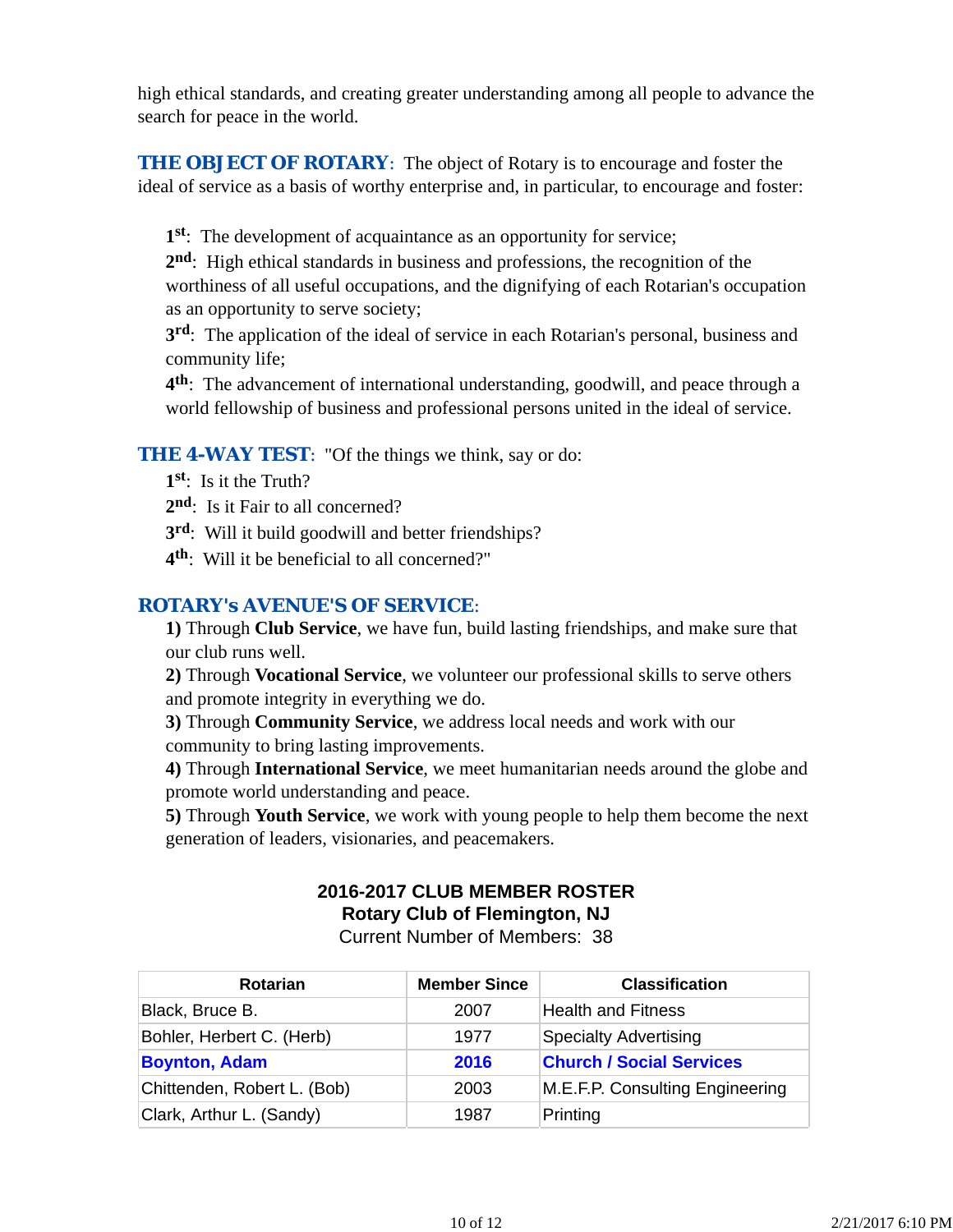| Davidson, James G. (Jim)          | 2002 | <b>Rubber Products</b>                   |
|-----------------------------------|------|------------------------------------------|
| del Campo, Ann                    | 2016 | <b>Scientist &amp; Farmer</b>            |
| Ferrari, Frederick J. (Fred)      | 1964 | Orthodontia                              |
| Fisher, Charles H. (Charlie)      | 1961 | <b>Funeral Services</b>                  |
| Fisher, Thomas H. (Tom)           | 2012 | <b>Property &amp; Casualty Insurance</b> |
| <b>Goodwin, Michael S.</b>        | 2016 | <b>Youth Development</b>                 |
| Harrison, Jeffrey (Jeff)          | 1996 | Psychotherapy                            |
| Kamnitsis, Christopher P. (Chris) | 2001 | <b>Financial Planning</b>                |
| <b>Kritharis, Nikolaos (Nik)</b>  | 2016 | <b>Dentistry</b>                         |
| Liebross, Ira                     | 1997 | <b>Family Medicine</b>                   |
| Loew, Darren                      | 2002 | <b>Orthodontics</b>                      |
| Martin, Teresa (Terry)            | 1993 | Solid Waste/Recycling                    |
| Mazujian, Harry                   | 2004 | Clergy                                   |
| McWilliams, Nancy                 | 1992 | Psychotherapy                            |
| Metz, Kim                         | 2007 | <b>Technical Education</b>               |
| Muller, George D.                 | 1964 | <b>Cut Glass Manufacturing</b>           |
| Newland, Robert D. (Bob)          | 1998 | Insurance                                |
| Ownes, Terry M.                   | 1987 | <b>Floor Covering</b>                    |
| Phelan, Christopher J. (Chris)    | 2009 | <b>Chamber Of Commerce</b>               |
| Randolph, R. Wayne                | 1982 | <b>Veterinary Medicine</b>               |
| Ruberto, Johanna S.               | 2016 | <b>High School Administration</b>        |
| Schaible, R. Michael (Mick)       | 1998 | <b>Appraisal Services</b>                |
| Skowronek, Kenneth J. (Ken)       | 1994 | <b>Family Law</b>                        |
| Sollner, Richard F. (Dick)        | 1962 | Air Transportation                       |
| Stothoff, Richard H. (Dick)       | 1966 | <b>Sanitary Engineering</b>              |
| Vera, Allan S.                    | 2016 | <b>Investment Advisor</b>                |
| Widico, Karen A.                  | 1997 | <b>Public Health Services</b>            |
| Williams, Gwen                    | 1991 | Purchasing/Manufacturing                 |
| Wise, Robert (Bob)                | 1992 | <b>Hospital Administration</b>           |
| Woske, Harry                      | 1977 | Cardiology                               |
| Wright, Daniel J. (D.J.)          | 2003 | <b>Funeral Services</b>                  |
| Ziegler, Joseph E. (Joe)          | 1988 | <b>Investment Advisor</b>                |
| Zullo, John J. (Johnnie)          | 1987 | <b>Chemical Engineering</b>              |